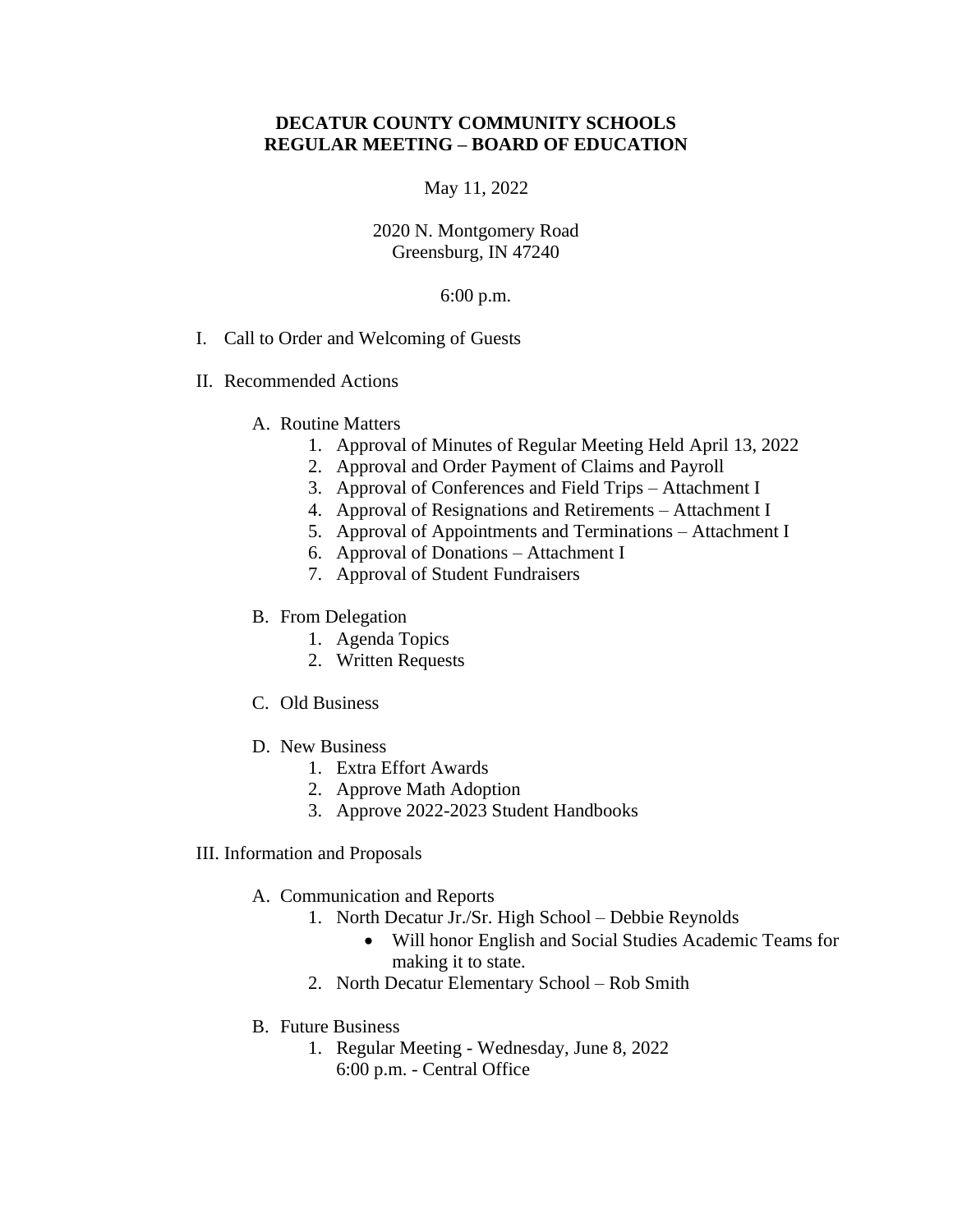# IV. Adjournment

*This meeting is a meeting of the School Board in public for the purpose of conducting the School Corporation's business and is not to be considered a public community meeting. There will be time for public participation as indicated by agenda item Agenda Topics*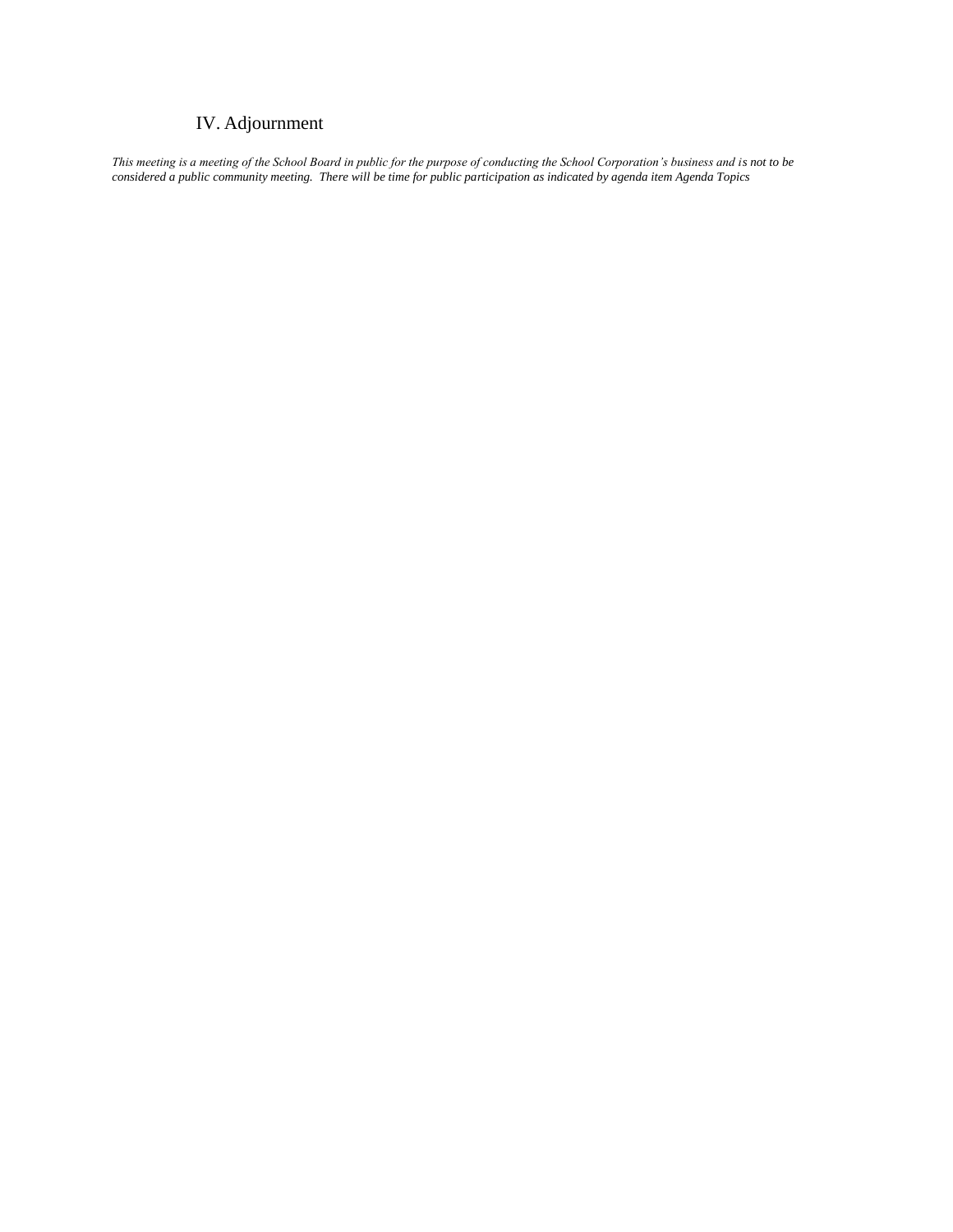### Attachment I

### Field Trips

## North Decatur Jr./Sr. High School – IN FFA Leadership Center Overnight – May 13, 2022 – May 14, 2022

North Decatur Jr./Sr. High School – Archery Tournament – KY Expo Center Louisville, KY - May 12, 2022

South Decatur Elementary School – 6<sup>th</sup> Grade- Southeastern Indiana Youth Camp Overnight – May 19, 2022-May 20, 2022

### **Resignations**

Tyler Johnson – South Decatur Jr./Sr. High School Varsity Girls' Basketball Coach – Effective Immediately

Donnie Barber – South Decatur Jr./Sr High School Jr. Varsity Boys' Basketball Coach

Kendall Wildey – South Decatur Jr./Sr. High School Varsity Boys' Basketball Coach

Allyson Thackery – South Decatur Elementary School Educational Assistant – Effective May 26, 2022

#### Leave

Janet Kennedy – South Decatur Elementary School Medical Leave – Until Cleared

Kim Sherman – North Decatur Jr./Sr. High School Medical Leave – August 8, 2022 through October 10, 2022

Ann Bedel – North Decatur Elementary School Medical Leave – September 8, 2022 through November 4, 2022

### **Appointments**

Chris Hampton – North Decatur Jr./Sr. High School - Custodian Moving from Part Time to Full Time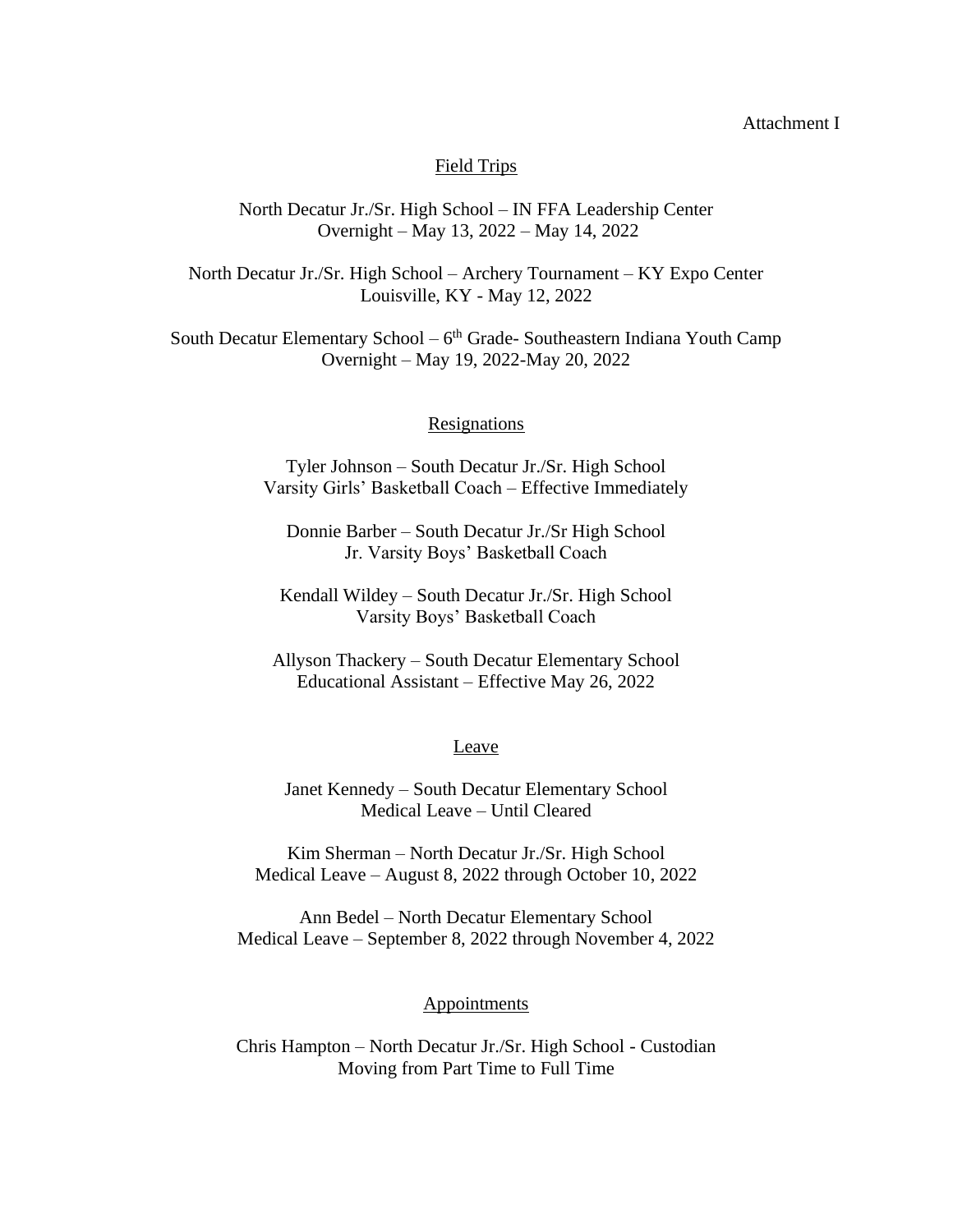# Julie Helmers – North Decatur Jr./Sr. High School Science Teacher

# Casey Bolton – South Decatur Elementary School Media Specialist

# Pam Emily South Decatur Elementary School 6 th Grade Teacher

# Cheyenne Narwold – South Decatur Elementary School Special Education Teacher

# Keri Mauer – South Decatur Elementary School 5<sup>th</sup> Grade Teacher

# Jackie Robbins – South Decatur Elementary School Covering Medical Leave for Janet Kennedy – Remainder of the Year

# **Donations**

| <b>North Decatur Elementary School</b>                                                                                                                              |               |                                               |  |
|---------------------------------------------------------------------------------------------------------------------------------------------------------------------|---------------|-----------------------------------------------|--|
| <b>Donor</b>                                                                                                                                                        | <b>Amount</b> | <b>Purpose</b>                                |  |
| Noah and Mary Laman                                                                                                                                                 | \$25.00       | Library in Memory of Benny Hartwell           |  |
| Nancy Vanderpohl                                                                                                                                                    | \$20.00       | Library in Memory of Benny Hartwell           |  |
| Steve Kolton, Carrie Weberding, John<br>Ferguson, Mike Sinnot, Juan Moreno, Angie<br>Wawrzaszek, Kevin Winn, Adam Wolter,<br>Theresa Irwin $-C$ /o Carrie Weberding | \$200.00      | Library in Memory of Benny Hartwell           |  |
| <b>Charlene Anderson</b>                                                                                                                                            | \$40.00       | Library in Memory of Benny Hartwell           |  |
| Mary Ann Welage                                                                                                                                                     | \$20.00       | Library in Memory of Benny Hartwell           |  |
| Anonymous                                                                                                                                                           | \$20.00       | Library in Memory of Benny Hartwell           |  |
| Don and Carla Kramer                                                                                                                                                | \$25.00       | Library in Memory of Benny Hartwell           |  |
| <b>Susan Hamilton</b>                                                                                                                                               | \$20.00       | Library in Memory of Benny Hartwell           |  |
| Donald, Phil, and Linda Miller                                                                                                                                      | \$50.00       | Library in Memory of Benny Hartwell           |  |
| <b>Scott and Brenda Simmonds</b>                                                                                                                                    | \$60.00       | Library in Memory of Benny Hartwell           |  |
| <b>Karen Perry</b>                                                                                                                                                  | \$25.00       | Library in Memory of Benny Hartwell           |  |
| <b>Bill and Bonnie</b>                                                                                                                                              | \$20.00       | Library in Memory of Benny Hartwell           |  |
| Lacey and Kevin McCallister                                                                                                                                         | \$10.00       | Library in Memory of Benny Hartwell           |  |
| <b>RBSK Partners</b>                                                                                                                                                | \$50.00       | Library in Memory of Benny Hartwell           |  |
| Electa Berk $-6th$ Grade Grandparent                                                                                                                                | \$250.00      | For 6 <sup>th</sup> Grade 3D Printer Supplies |  |
|                                                                                                                                                                     |               |                                               |  |
| <b>South Decatur Jr./Sr. High School</b>                                                                                                                            |               |                                               |  |
| Tom Bushhorn/Bushhorn Law                                                                                                                                           | \$300.00      | Prom                                          |  |
| Jennifer and Jason Baltus                                                                                                                                           | \$40.00       | Prom                                          |  |
| Wendy Kopplin                                                                                                                                                       | \$20.00       | Prom                                          |  |